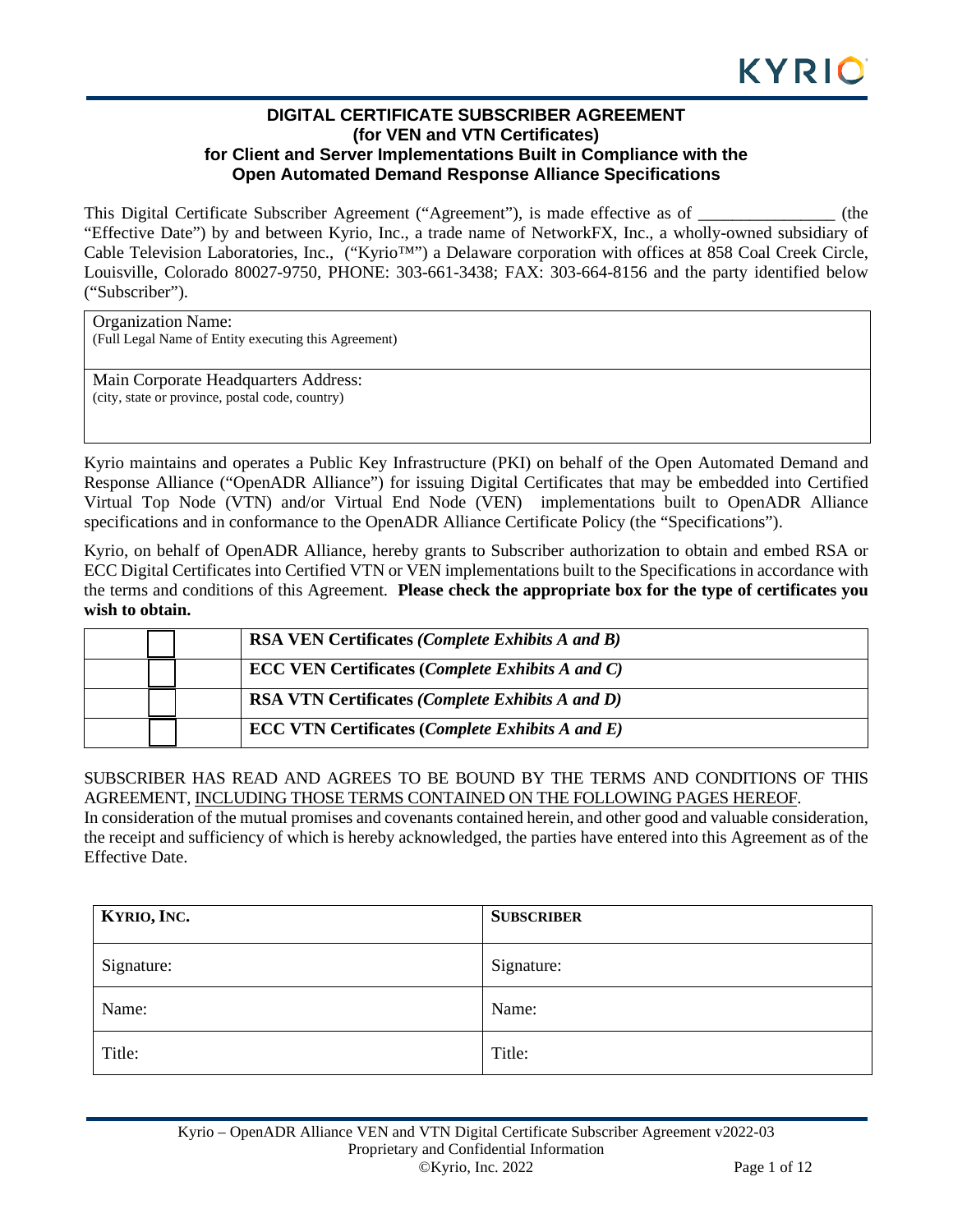# **Agreement**

# **1.0 Definitions**

- 1.1. "Certificate Manager" means a service manager identified by Kyrio that manages certain aspects of the OpenADR Alliance PKI, such as, but not limited to, hosting the PKI Root Certification Authority (CA). In the event Kyrio does not identify the Certificate Manager, the Certificate Manager shall be the entity that hosts CA from which Subscriber receives its digital certificates.
- 1.2. "Certified" means a VTN implementation or VEN implementation that has been tested by OpenADR Alliance as compliant with the Specifications.
- 1.3. "VEN Certificate" means a Digital Certificate installed in a VEN implementation to authenticate the VEN to the OpenADR Alliance Virtual Top Node (VTN) implementations.
- 1.4. "VTN Certificate" means a Digital Certificate installed in a VTN implementation to authenticate the VTN to the OpenADR Alliance Virtual End Node (VEN) implementations.
- 1.5. "Compliant" means that the Certified VEN or VTN implementation is, in OpenADR Alliance's ultimate and reasonable determination, materially constructed to the Specifications.
- 1.6. "Digital Certificate" means those VEN or VEN implementation digital certificates as described in the Specifications.
- 1.7. Elliptic Curve Cryptography "ECC" means an approach to PKI based on the algebraic structure of elliptic curves over finite fields. Subscribers can select to use ECC or RSA based certificates.
- 1.8. "Public Key Infrastructure" (PKI) means the architecture, organization, techniques, practices, and procedures that collectively support the implementation and operation of a digital certificate-based public key cryptographic system.
- 1.9. "RSA" means an algorithm for PKI based on the presumed difficulty of factoring large integers. Subscribers can select to use RSA or ECC based certificates.
- 1.10. "Wrongful Use" means Subscriber has knowingly or with gross negligence embedded a Digital Certificate in a VEN or VTN implementation or any other product or application that is not Compliant.

## **2.0 Digital Certificate Authorization**

2.1. Upon Certification of a VEN or VTN implementation by OpenADR Alliance, and receipt of a complete and executed Agreement, payment of appropriate fees (see Section 5.0), the Subscriber's information (see Exhibit A), the Naming Documents (see Exhibit B or C based on the selection of using RSA or ECC certificates), and verification of Subscriber's identity for security purposes, Kyrio, as authorized agent of OpenADR Alliance, authorizes Subscriber to receive Digital Certificates issued from one of the OpenADR Alliance VEN or VTN CAs (RSA or ECC).

# **3.0 Use of Digital Certificates and Request/Receipt of Certificates**

- 3.1. **Production Digital Certificates.** Subscriber may, upon payment and authorization, as specified in this Agreement, download and use OpenADR Alliance production Digital Certificates.
- 3.2. **Embedding of Digital Certificates.** Subscriber shall not embed or otherwise use the Digital Certificates in any VEN or VTN implementation that is not Compliant. Subscriber shall not embed or otherwise use any Digital Certificate associated with a private key that Subscriber knows or should have known was stolen, intercepted or otherwise compromised in any way.
- 3.3. **Security of Digital Certificate Private Keys.** Subscriber shall safeguard the Digital Certificate private keys to ensure that the private keys are not lost, stolen, embedded in a product other than a VEN or VTN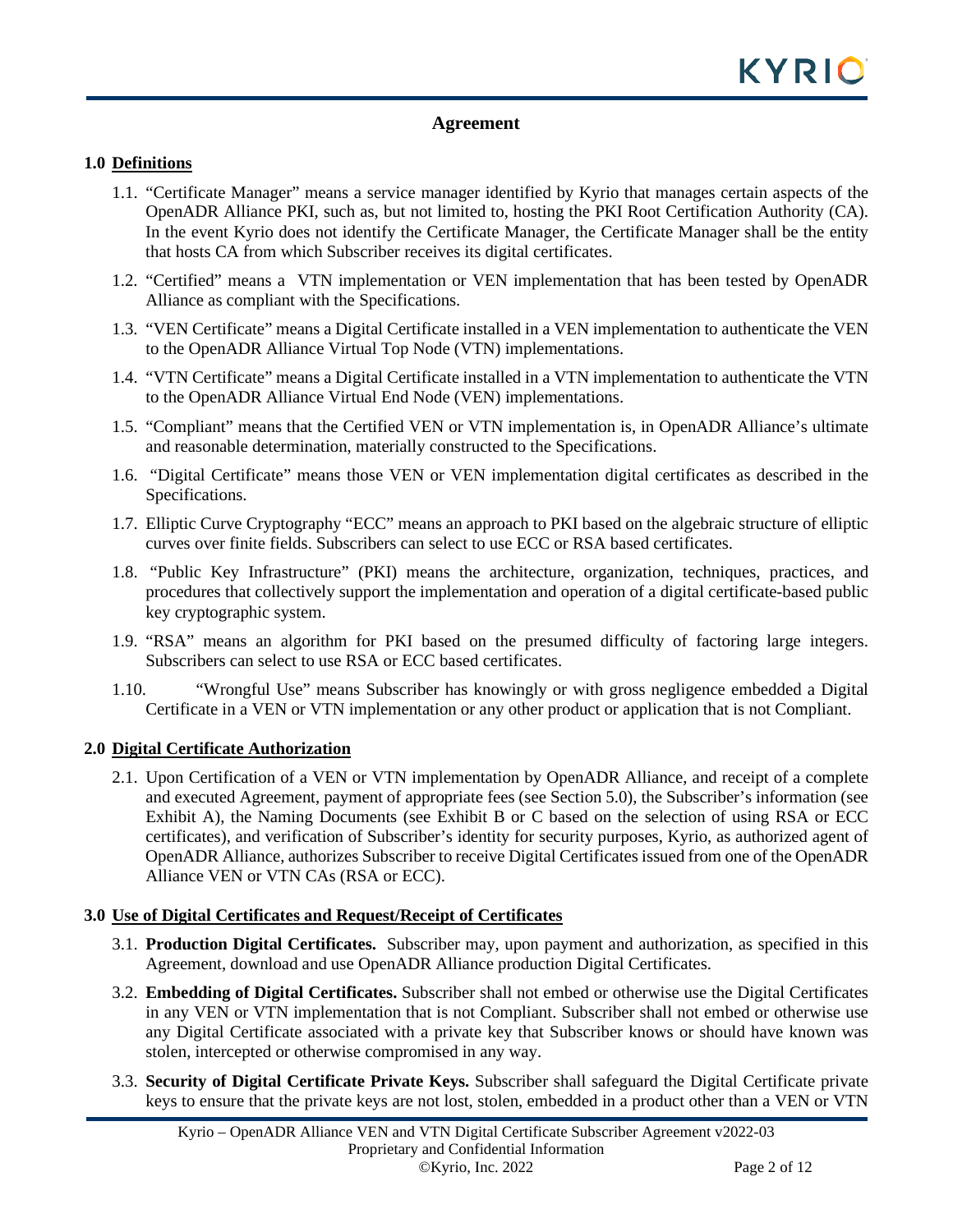implementation, or otherwise used in a manner that may compromise, or actually does compromise, the OpenADR Alliance PKI, as OpenADR Alliance may determine in its sole discretion. Subscriber shall immediately notify Kyrio at [pkiops@kyrio.com](mailto:pkiops@kyrio.com) if Manufacturer's digital certificates are thought to be or are actually, lost, stolen or otherwise compromised

- 3.4. **Automated Request/Receipt of Digital Certificates.** Within thirty (30) days after receipt of the Annual Maintenance Fee, Kyrio shall cause the Certificate Manager to send to Subscriber certain secure software and an administrator token for securely obtaining Digital Certificates in an automated fashion. Subscriber shall install and use the software and administrator token to submit requests for, and receive, Digital Certificates.
- 3.5. **No Other Rights.** OpenADR Alliance retains all right, title, and interest in and to its trademarks, the OpenADR Alliance Roots, intermediate certification authorities and Digital Certificates. Kyrio owns and grants no rights, title or interest in any trademark, trade name, service mark, business name or goodwill of Kyrio.

# **4.0 Term and Termination**

- 4.1. **Term**. The term of this Agreement shall begin on the Effective Date and shall continue until terminated earlier under the provisions of this Section.
- 4.2. **Termination by Subscriber.** Subscriber may terminate this Agreement, with or without cause, by giving Kyrio sixty days written notice of such termination.
- 4.3. **Termination by Kyrio.** Kyrio may terminate this Agreement for material breach of this Agreement by Subscriber, where such breach is not cured within sixty days of notice to Subscriber; or, where such breach is incapable of cure at the time of the material breach. Examples of breach include, but are not limited to: Digital Certificate private keys have been lost, stolen, intercepted or otherwise compromised in any way, a court or governmental agency orders Kyrio or OpenADR Alliance to revoke Subscriber authorization, or a series of non-material breaches of this Agreement by Subscriber.
- 4.4. **Termination for Wrongful Use.** If this Agreement is terminated due to Wrongful Use, in addition to revoking Kyrio' authorization for Subscriber to receive Digital Certificates, Kyrio shall receive all revenue Subscriber receives from Wrongful Use. Kyrio's receipt of revenue from Wrongful Use is in addition to any damages Kyrio is entitled to receive in law or equity.
- 4.5. **Termination for Insolvency.** Each party hereto may terminate this Agreement effective immediately upon written notice, should the other party hereto (i) admit in writing its inability to pay its debts generally as they become due; (ii) make a general assignment for the benefit of creditors; (iii) institute proceedings, or have proceedings instituted against it, seeking relief or reorganization under any laws relating to bankruptcy or insolvency; (iv) have a court of competent jurisdiction appoint a receiver, liquidator, or trustee over all or substantially all of such Party's property or provide for the liquidation of such Party's property or business affairs.
- 4.6. **Effect of Termination or Certificate Revocation.** If this Agreement is terminated, or a Digital Certificate is revoked, Subscriber shall discontinue using such Digital Certificate(s) and cease embedding or otherwise using such Digital Certificate(s) in any or all affected VEN or VTN implementations. Subscriber shall keep secret or destroy any unused or revoked Digital Certificates and any associated private keys, and take such other action as is reasonably directed by Kyrio acting on behalf of OpenADR Alliance. Notwithstanding any termination of this Agreement, any un-revoked Digital Certificate(s) used in client or server implementations that are no longer under the control of Subscriber shall be valid until the expiration of their validity period as stated in the Specifications.

## **5.0 Fees**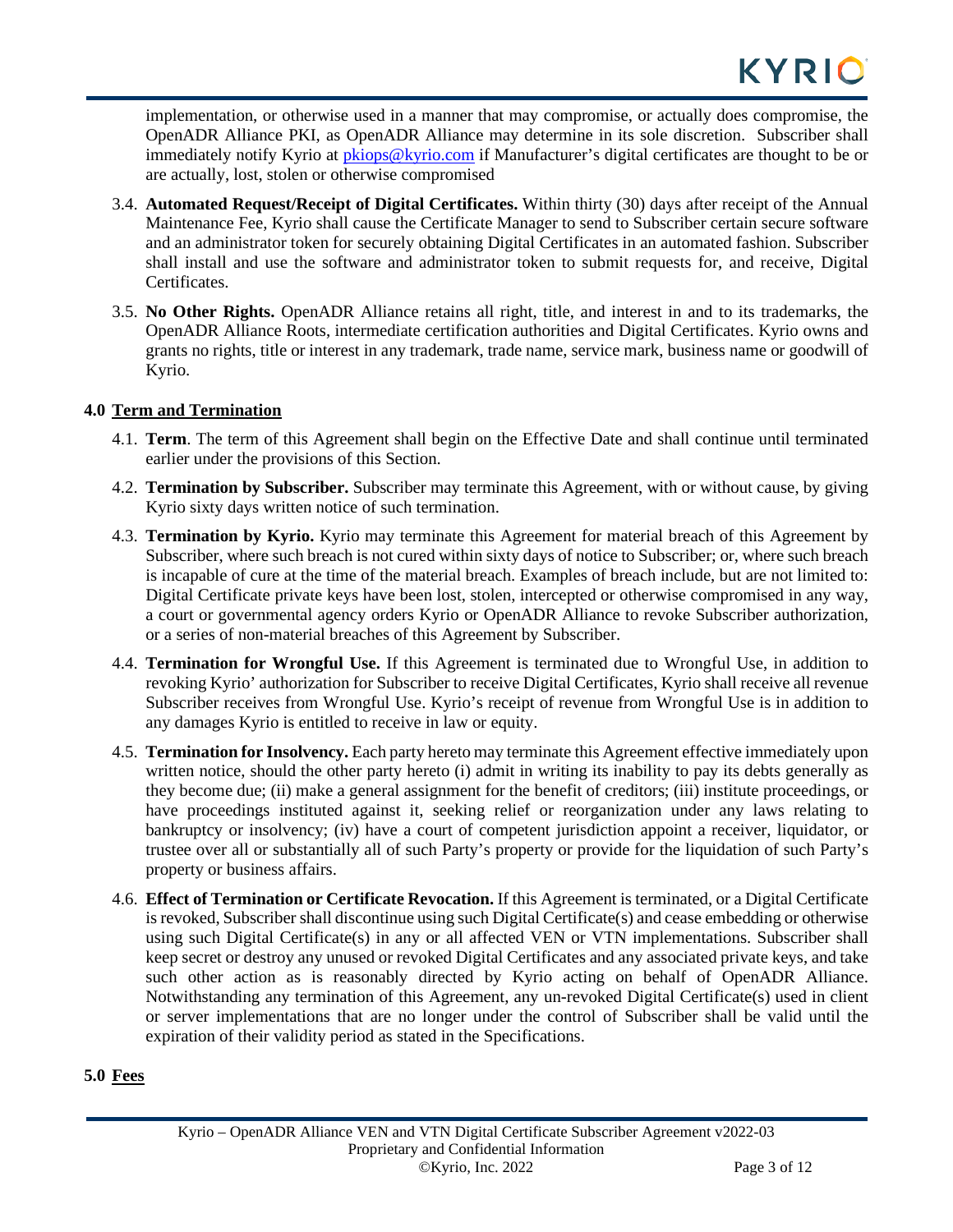- 5.1. **Fees**. Subscriber shall pay to Kyrio, in advance. (Please contact [info@kyrio.com](mailto:info@kyrio.com) for fee information). Kyrio may, upon thirty (30) days prior notice, modify the Fees. All payments to Kyrio shall be in U.S. dollars.
- 5.2. **Applicable Taxes**. The Fees paid by Subscriber hereunder are exclusive of, and Subscriber shall pay, all sales, use, value added, excise, income tax, withholding tax, and any other taxes, fees or charges (other than Kyrio or OpenADR Alliance income taxes or other such taxes directly related to their businesses, such as payroll taxes) that may be levied upon either party by taxing authorities other than the United States in connection with this Agreement and shall pay all income taxes that may be levied upon Subscriber.

# **6.0 Warranty, Indemnity, Limitation of Liability**

- 6.1. Subscriber warrants that: it is a current member of OpenADR Alliance and will maintain its membership in the OpenADR Alliance throughout the term of this Agreement, Subscriber's VEN or VTN implementation is built to the OpenADR Alliance Specifications and will remain materially compliant with such Specifications throughout the term of this Agreement, as may be determined solely by the OpenADR Alliance, and the information Subscriber provides to Kyrio does not infringe upon any intellectual property rights.
- 6.2. Kyrio warrants that the PKI maintained and operated on behalf of the OpenADR Alliance for issuing Digital Certificates is built to the OpenADR Alliance Specifications and will remain materially compliant with such Specifications throughout the term of this Agreement
- 6.3. **Disclaimer of Warranties. TO THE MAXIMUM EXTENT PERMITTED BY LAW,** THE DIGITAL CERTIFICATES, USE OF WHICH IS AUTHORIZED HEREUNDER, ARE PROVIDED "AS IS" AND KYRIO, CERTIFICATE MANAGER, AND OPENADR ALLIANCE DISCLAIM ALL REPRESENTATIONS AND WARRANTIES, INCLUDING ANY IMPLIED WARRANTY OF MERCHANTABILITY, FITNESS FOR A PARTICULAR PURPOSE, QUIET ENJOYMENT, ACCURACY, SECURITY, OR NON-INFRINGEMENT.
- 6.4. **Indemnification**. In addition to the requirement set for in the OpenADR Alliance Certificate Policy, Subscriber shall indemnify and hold harmless Kyrio, OpenADR Alliance, the Certificate Manager and their respective, directors, employees, and agents, for any claim arising from or related to Subscriber's use and implementation of the Digital Certificates, including, without limitation, Wrongful Use. Such indemnification obligations shall be subject to: (i) Kyrio, OpenADR Alliance, and/or the Certificate Manager notifying Subscriber, in writing of any such claim and (ii) Subscriber having the sole control of the defense and all negotiations for any settlement or compromise of such claim, provided, however, that Kyrio, OpenADR Alliance, and/or the Certificate Manager may participate in such defense using counsel of its own choice and at its sole expense.
- 6.5. **Limitation of Liability**. **TO THE MAXIMUM EXTENT PERMITTED BY LAW**, WITH THE EXCEPTION OF SUBSCRIBER'S GROSS NEGLIGENCE, WILLFUL ACTS OR "WRONGFUL USE", IN NO EVENT SHALL EITHER PARTY BE LIABLE UNDER THIS AGREEMENT FOR ANY SPECIAL, INDIRECT, CONSEQUENTIAL, OR PUNITIVE DAMAGES INCLUDING, WITHOUT LIMITATION, DAMAGES WHICH REFLECT LOST BUSINESS, PROFITS OR REVENUE OBTAINED OR LOST, OR THE COSTS OF RECONSTRUCTING DATA OR REBUILDING CLIENT OR SERVER IMPLEMENTATIONS, WHETHER DAMAGES OF THIS NATURE WERE FORESEEABLE OR NOT, AND EVEN IF THAT PARTY HAD BEEN ADVISED THAT DAMAGES OF THIS NATURE WERE POSSIBLE. IN NO EVENT SHALL EITHER PARTY BE LIABLE UNDER THIS AGREEMENT TO THE OTHER PARTY FOR ANY AMOUNT EXCEEDING THE FEES ACTUALLY RECEIVED BY KYRIO FROM SUBSCRIBER.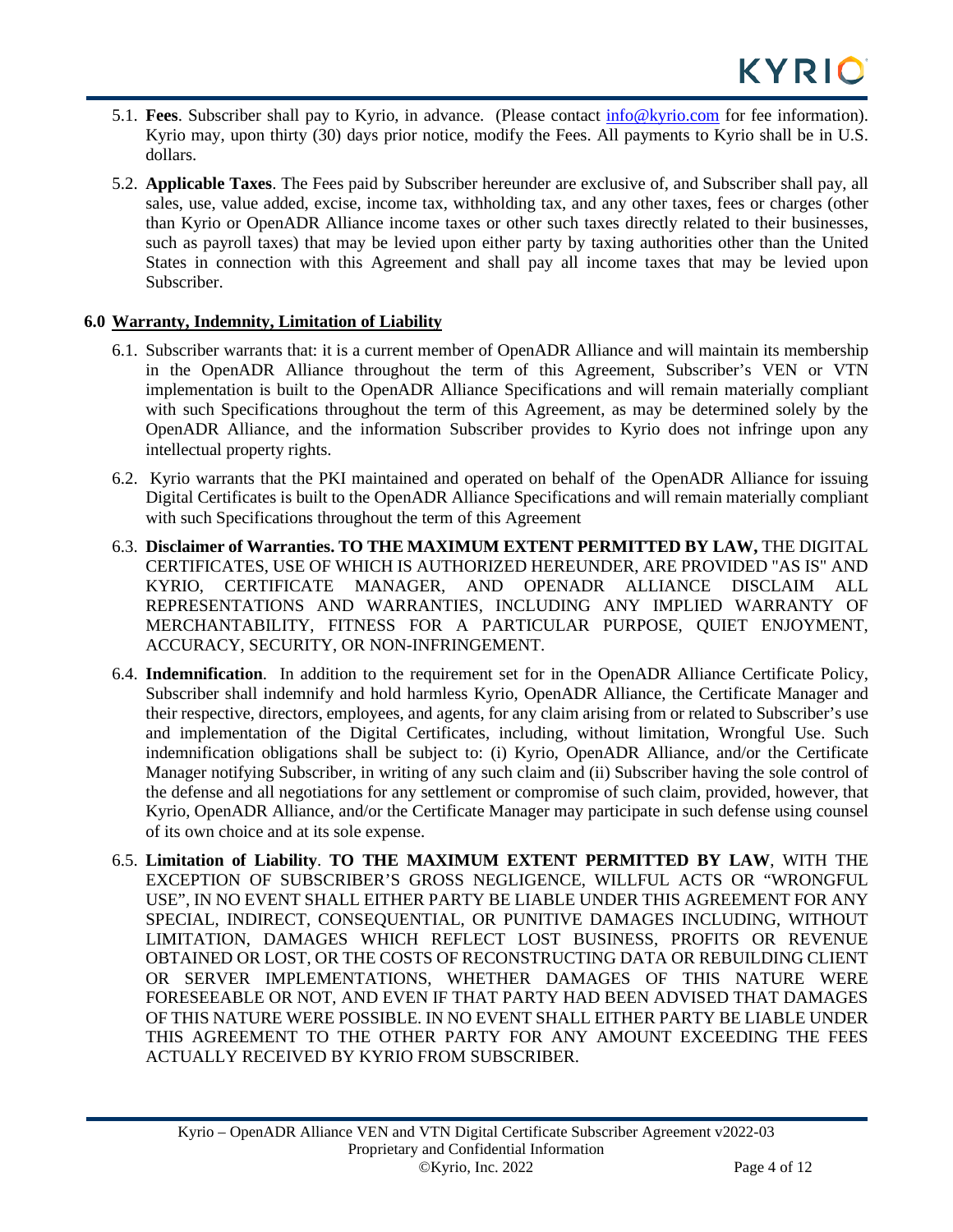6.6. **Subscriber Liability for Subscriber Supplied Information**. Subscriber is solely liable for the resulting Digital Certificates created from the information Subscriber provides in the exhibits attached hereto and incorporated by this reference. Failure to completely and correctly complete the exhibits will result in incorrect Digital Certificates which may require Subscriber to purchase additional Digital Certificates.

# **7.0 General**

- 7.1. **Notices**. Any notices, required or permitted to be made or given to either party pursuant to this Agreement shall be in writing and shall be delivered to the address set forth on the first page or in Exhibit A, or to such other address as the receiving party may have designated by written notice given to the other party. Legal notices shall be sent to the person listed as the Legal Contact. Technical notices shall be sent to the name listed as the Technical Contact.
- 7.2. **Export**. Subscribershall not export or re-export (directly or, knowingly indirectly) any Digital Certificates, documentation, or other technical data without complying with the U.S. Export Administration Act and the associated regulations.
- 7.3. **Audit**. Kyrio or its duly authorized representatives shall be permitted, upon reasonable notice, and subject to appropriate non-disclosure terms, to inspect all records pertaining to the Digital Certificates, including, without limitation, records related or pertaining to the security, usage, and distribution of the Digital Certificates. The inspections may be made notwithstanding termination of this Agreement while any outstanding claim remains unsettled in the view of either party. In the event Kyrio needs to conduct an audit due to a discrepancy discovered in a prior audit, Kyrio may charge Subscriber for reasonable airfare, meals and lodging for such subsequent audit.
- 7.4. **Irreparable Harm**. Subscriber acknowledges and agrees that due to the unique and sensitive nature of the use of the Digital Certificates authorized hereunder, including any private keys therein, there can be no adequate remedy at law for breach of Subscriber's obligations hereunder, that such breach or unauthorized use or release of the Digital Certificates will cause material damage and result in irreparable harm. Therefore, upon any such breach or any threat thereof, Kyrio shall be entitled to appropriate equitable relief in addition to whatever remedies it might have at law.
- 7.5. **Waiver**. Any waiver by either party hereto of any breach of this Agreement shall not constitute a waiver of any subsequent or other breach.
- 7.6. **Survival**. Sections 1, 4.4, 4.6, 6.4, 6.5, 6.6, 7.2, 7.3, 7.6, 7.8, 7.9 and 7.10 shall survive any termination of the Agreement.
- 7.7. **Assignment**. Subscriber may not assign this Agreement without the express, prior written approval of Kyrio.
- 7.8. **Third Party Beneficiaries.** OpenADR Alliance and the Certificate Manager are the sole third-party beneficiaries of this Agreement.
- 7.9. **Entire Agreement/Severability/Amendments.** This Agreement embodies the entire understanding of the parties with respect to the subject matter hereof and merges all prior discussions between them, and neither of the parties shall be bound by any conditions, definitions, warranties, understandings or representations with respect to the subject matter hereof other than as expressly provided herein. If any provision or provisions of this Agreement shall be held to be invalid, illegal or unenforceable, the validity, legality and enforceability of the remaining provisions shall not be in any way affected or impaired thereby. No amendment or modification hereof shall be valid or binding upon the parties unless made in writing and signed by both parties hereto.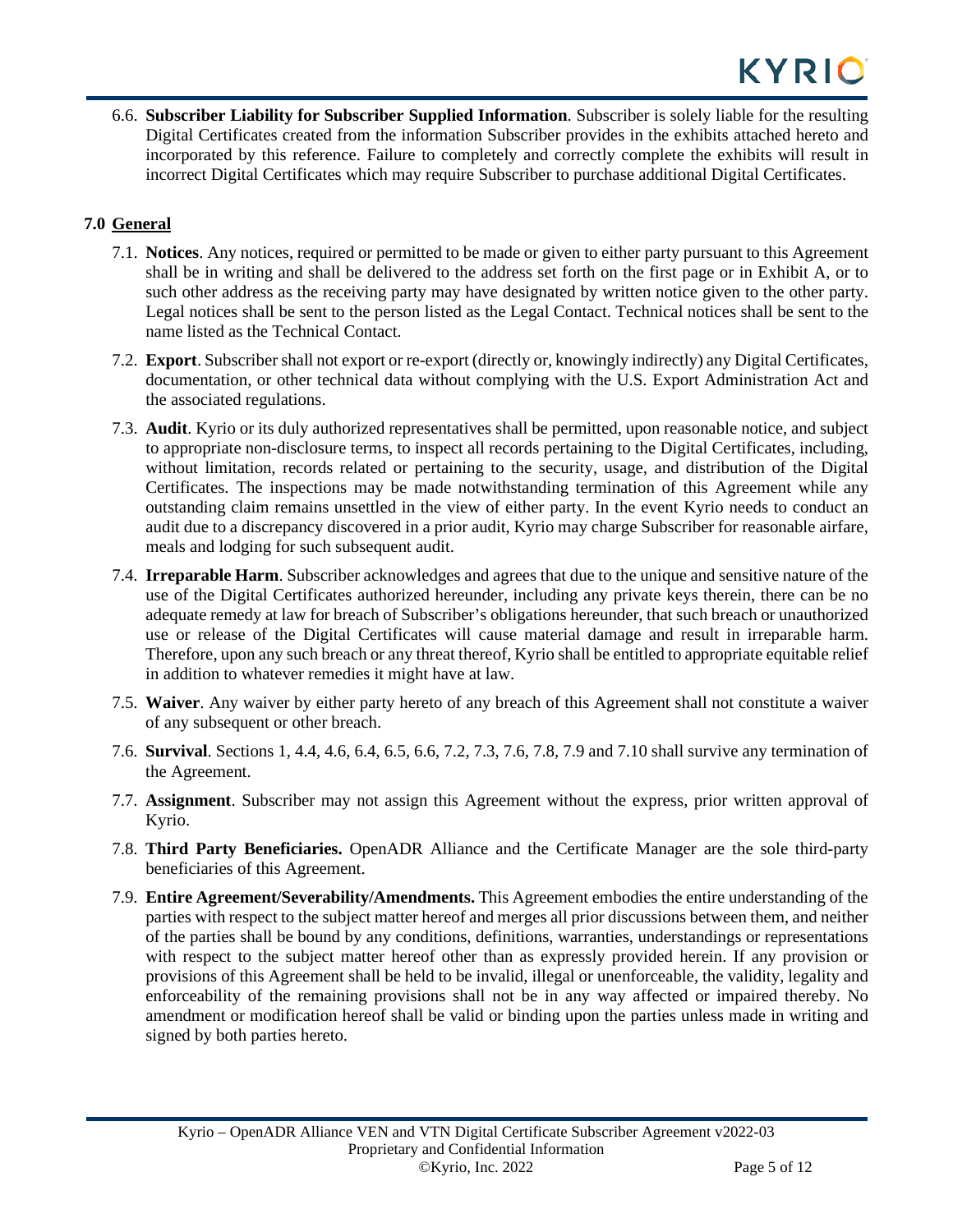7.10. **Governing Law; Forum.** This Agreement shall be construed in accordance with the law of the state of Colorado, without regard to its conflict of laws rules. The Parties hereby agree to exclusive jurisdiction and venue in the federal/state courts located in the city and county of Denver, Colorado.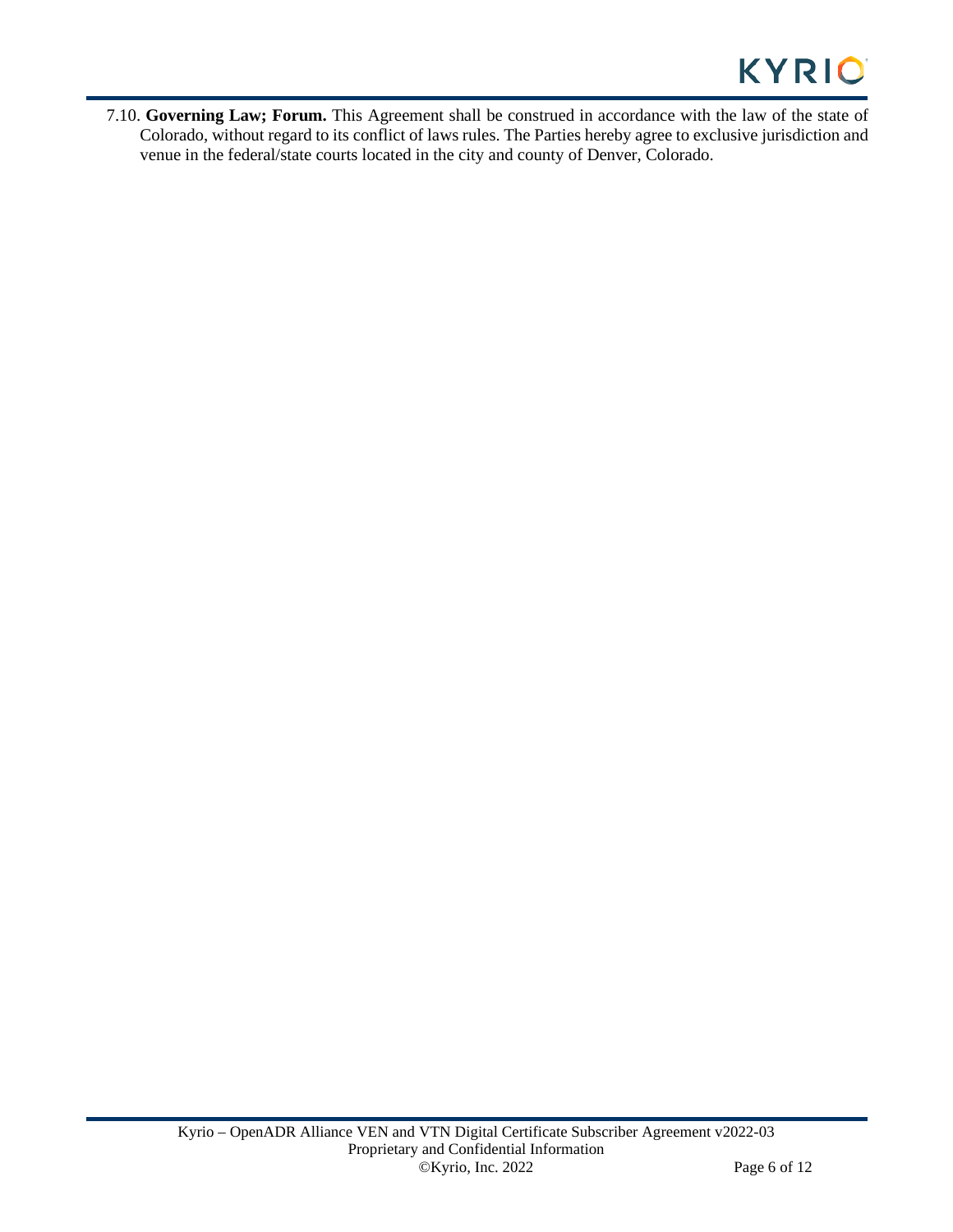# **EXHIBIT A**

# **SUBSCRIBER'S INFORMATION**

#### *Notes:*

- 1) Fields marked with (\*) are compulsory for the specified section.
- 2) When entering phone or fax numbers ensure that you **include country and area codes.**
- 3) **Organization name** is a compulsory field and it is recommended it be the **legally registered business name**.
	- a. Use of special characters such as () & \* % #  $\omega$  ! + = ^ is not permitted.

## **CORPORATE INFORMATION:**

Organization Name\*: (Full Legal Name)

Legal Headquarters Address\*: (city, state or province, postal code, country)

D-U-N-S Number:

Providing your DUNS number in advance can assist in the Authentication process. If you do not know your company's DU-N-S number, you can look it up at [http://www.dnb.com.](http://www.dnb.com/) Note: The Legal Company Name and Corporate Address listed above must match the information that is listed in the D-U-N-S Database.

## **SUBSCRIBER'S CORPORATE CONTACT:**

This person must work for the organization requesting this service and is an authorized representative of the organization. This individual will authorize the other account contacts including administrators who will request Certificates from Kyrio. This person may periodically receive email regarding issues or events occurring with this service.

| Name    |
|---------|
| Title   |
| Phone   |
| Email   |
| Address |

#### **PRIMARY ADMINISTRATOR CONTACT:**

This is the person who is authorized to request and receive certificates. An administrator certificate will be delivered to this person at this address. This will generally be the manufacturing location where production certificates are installed.

| Same as the Corporate Contact? | <b>YES</b> | N <sub>O</sub> |
|--------------------------------|------------|----------------|
| Name                           |            |                |
| Title                          |            |                |
| Phone                          |            |                |
| Email                          |            |                |
| Address                        |            |                |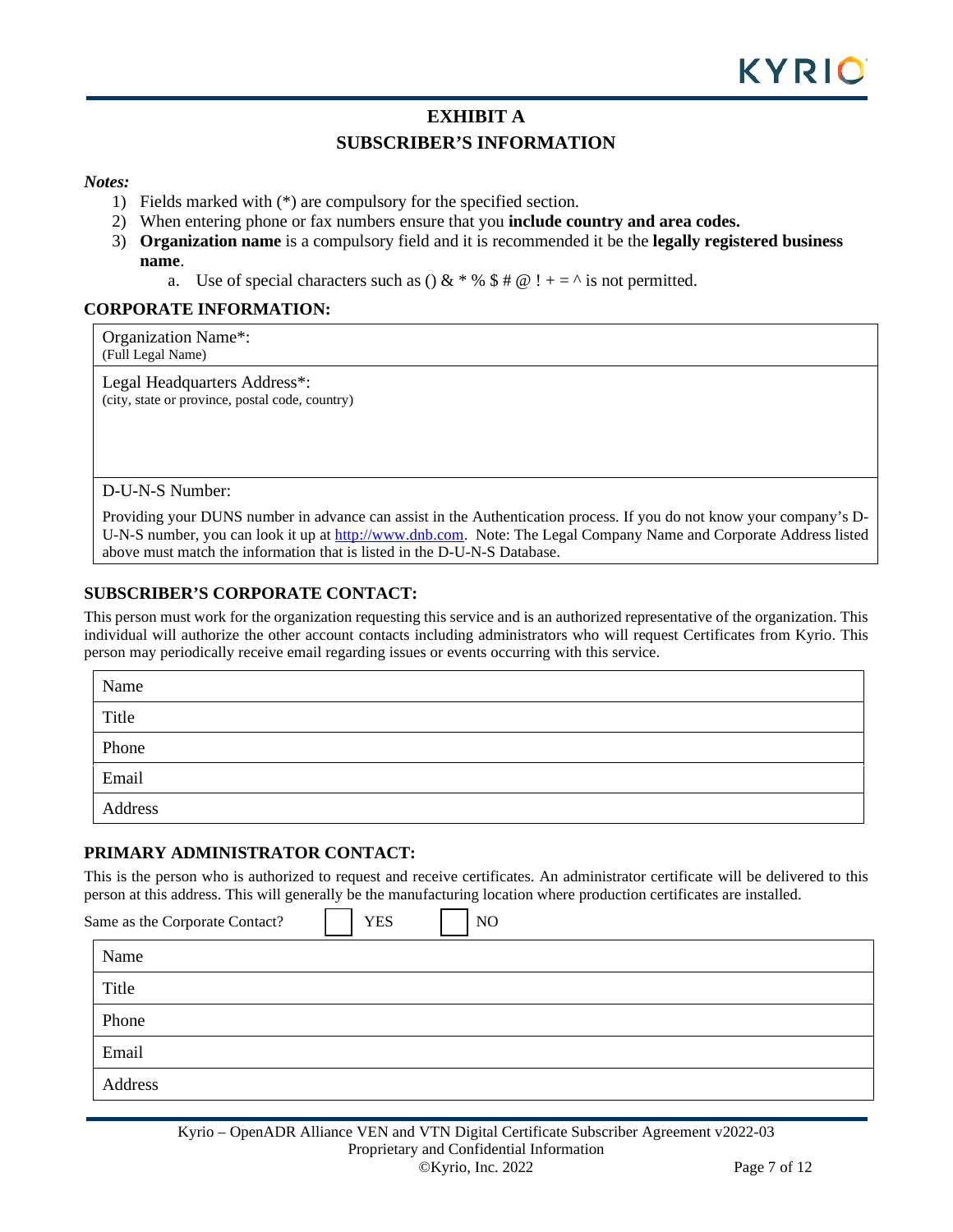# **SECOND ADMINISTRATOR CONTACT:**

This person is authorized to back up the primary administrator contact. They are also authorized to request and receive certificates. An administrator certificate will be delivered to this person at this address. This will generally be the manufacturing location where production certificates are installed.

| Name    |  |
|---------|--|
| Title   |  |
| Phone   |  |
| Email   |  |
| Address |  |

## **SUBSCRIBER'S TECHNICAL CONTACT**

This is a technical contact, typically in development engineering, authorized to discuss technical issues related to the PKI with Kyrio.

| Name    |  |
|---------|--|
| Title   |  |
| Phone   |  |
| Email   |  |
| Address |  |

## **SUBSCRIBER'S LEGAL CONTACT**

This person will receive a copy of any contractual related notices.

| Name    |  |
|---------|--|
| Title   |  |
| Phone   |  |
| Email   |  |
| Address |  |

## **SUBSCRIBER'S BILLING CONTACT:**

This is the person responsible for payment and notifying Kyrio of any billing changes, for example an accounts payable representative.

| Name                                 |
|--------------------------------------|
| Title                                |
| Phone                                |
| Email                                |
| Address                              |
| <b>Special Billing Instructions?</b> |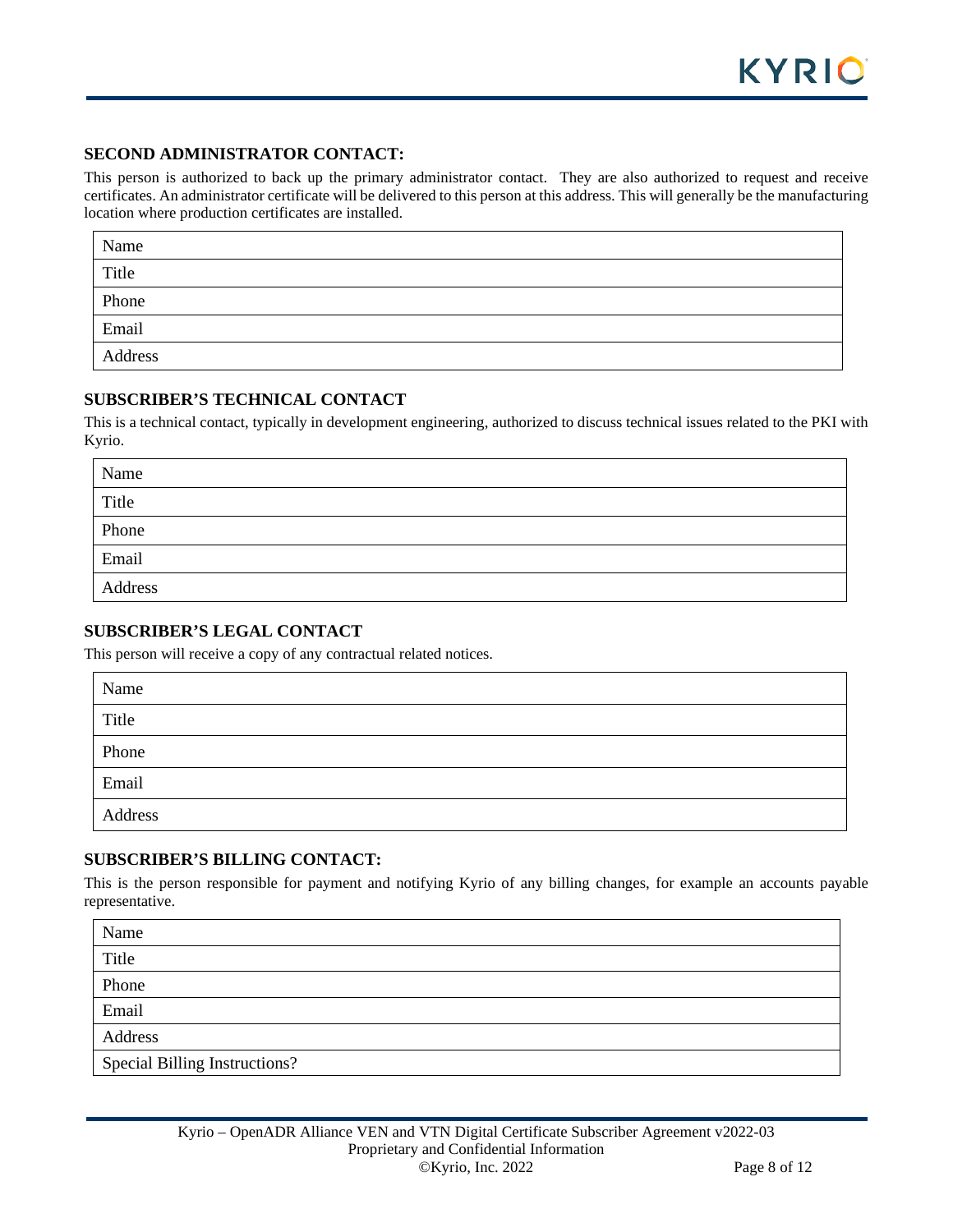# **EXHIBIT B**

# **RSA VEN CLIENT CERTIFICATE NAMING APPLICATION**

# **NAMING DOCUMENT FOR RSA VEN CLIENT CERTIFICATES**

Please complete the Requestor Information section and the Subject DN of the Certificate Format. Failure to complete these sections will result in delay.

#### **Requestor Information:**

| <b>Organization Name:</b> |        |
|---------------------------|--------|
| Date of Application:      |        |
| <b>Requestor Name:</b>    | Phone: |
| Requestor E-mail:         |        |

# **Certificate Format:** To fill in form fields below place cursor in field, press Ctrl A and begin typing. **To Be Completed by Subscriber** Subject DN  $|c=$  $o=$ ou*=* OpenADR Alliance RSA VEN Certificate cn=

| For Kyrio and CA Use Only         |                |                                                 |                           |                         |  |  |
|-----------------------------------|----------------|-------------------------------------------------|---------------------------|-------------------------|--|--|
| Version                           |                | v3                                              |                           |                         |  |  |
| Serial number                     |                | Unique Positive Integer assigned by the CA      |                           |                         |  |  |
| <b>Issuer DN</b>                  |                | $c = US$                                        |                           |                         |  |  |
|                                   |                | o=OpenADR Alliance                              |                           |                         |  |  |
|                                   |                | ou=RSA VEN CA0002                               |                           |                         |  |  |
|                                   |                | cn=OpenADR Alliance RSA VEN CA                  |                           |                         |  |  |
| notBefore                         |                | yymmdd000000Z (Key Ceremony Date)               |                           |                         |  |  |
| notAfter                          |                | yymmdd235959Z (20 years)                        |                           |                         |  |  |
| Public Key Algorithm              |                | Sha256WithRSAEncryption (1 2 840 113549 1 1 11) |                           |                         |  |  |
| Keysize                           |                | 2048-bits                                       |                           |                         |  |  |
| Parameters                        |                | <b>NULL</b>                                     |                           |                         |  |  |
| <b>Standard Extensions OID</b>    |                |                                                 | Include Criticality Value |                         |  |  |
| keyUsage                          | $\{id-ce 15\}$ | X                                               | <b>TRUE</b>               |                         |  |  |
| digitalSignature                  |                |                                                 |                           | Set                     |  |  |
| keyEncipherment                   |                |                                                 |                           | Set                     |  |  |
| certificatePolicies               | $\{id-ce 32\}$ | X                                               | <b>FALSE</b>              |                         |  |  |
| certPolicyID                      |                |                                                 |                           | 1.3.6.1.4.1.41519.1.1   |  |  |
| policyQualifiers                  |                |                                                 |                           | Not Set                 |  |  |
| authorityKeyIdentifier {id-ce 35} |                | X                                               | <b>FALSE</b>              |                         |  |  |
| keyIdentifier                     |                |                                                 |                           | Calculated per Method 1 |  |  |

**Approval Signature Date**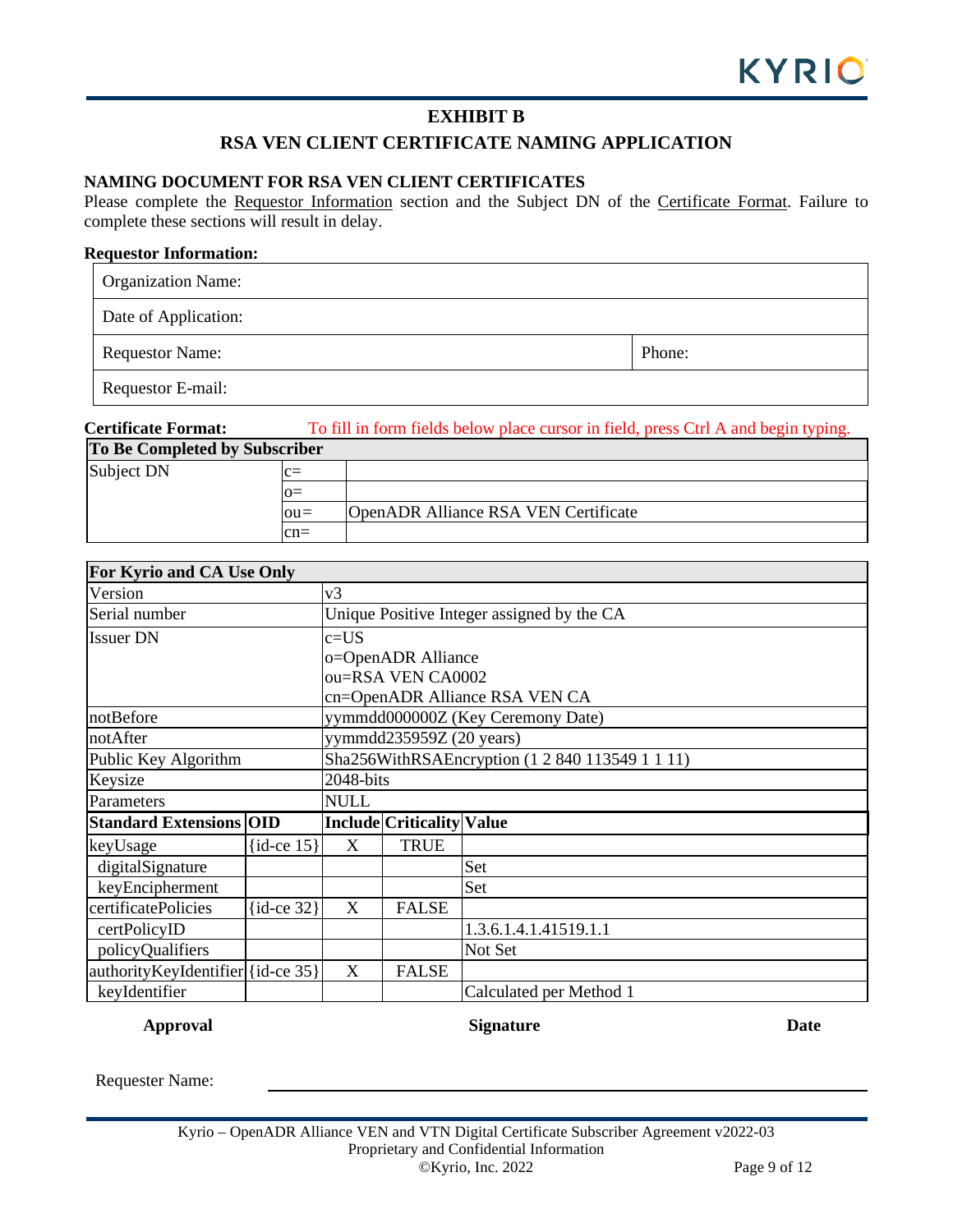# **EXHIBIT C**

# **ECC VEN CLIENT CERTIFICATE NAMING APPLICATION**

# **NAMING DOCUMENT FOR ECC VEN CLIENT CERTIFICATES**

Please complete the Requestor Information section and the Subject DN of the Certificate Format. Failure to complete these sections will result in delay.

#### **Requestor Information:**

| <b>Organization Name:</b> |        |
|---------------------------|--------|
| Date of Application:      |        |
| <b>Requestor Name:</b>    | Phone: |
| Requestor E-mail:         |        |

**Certificate Format:** To fill in form fields below place cursor in field, press Ctrl A and begin typing.

| To Be Completed by Subscriber |       |                                          |  |
|-------------------------------|-------|------------------------------------------|--|
| Subject DN                    | $c=$  |                                          |  |
|                               | $Q =$ |                                          |  |
|                               |       | ou= OpenADR Alliance ECC VEN Certificate |  |
|                               | $cn=$ |                                          |  |

| For Kyrio and CA Use Only         |                |                                            |                                  |                         |  |  |
|-----------------------------------|----------------|--------------------------------------------|----------------------------------|-------------------------|--|--|
| Version                           |                | v3                                         |                                  |                         |  |  |
| Serial number                     |                | Unique Positive Integer assigned by the CA |                                  |                         |  |  |
| <b>Issuer DN</b>                  |                | c=US                                       |                                  |                         |  |  |
|                                   |                | o=OpenADR Alliance                         |                                  |                         |  |  |
|                                   |                | ou=ECC VEN CA0002                          |                                  |                         |  |  |
|                                   |                | cn=OpenADR Alliance ECC VEN CA             |                                  |                         |  |  |
| notBefore                         |                | yymmdd000000Z (Key Ceremony Date)          |                                  |                         |  |  |
| notAfter                          |                | yymmdd235959Z (20 years)                   |                                  |                         |  |  |
| Public Key Algorithm              |                | ECDSAWithSHA256 (1.2.840.10045.4.3.2)      |                                  |                         |  |  |
| <b>ECC Curve</b>                  |                | ECC P-256 (secp256r1-1.20.840.10045.3.1.7) |                                  |                         |  |  |
| <b>Standard Extensions OID</b>    |                |                                            | <b>Include Criticality Value</b> |                         |  |  |
| keyUsage                          | $\{id-ce 15\}$ | X                                          | <b>TRUE</b>                      |                         |  |  |
| digitalSignature                  |                |                                            |                                  | Set                     |  |  |
| keyAgreement                      |                |                                            |                                  | Set                     |  |  |
| certificatePolicies               | $\{id-ce 32\}$ | X                                          | <b>FALSE</b>                     |                         |  |  |
| certPolicyID                      |                |                                            |                                  | 1.3.6.1.4.1.41519.1.1   |  |  |
| policyQualifiers                  |                |                                            |                                  | Not Set                 |  |  |
| authorityKeyIdentifier {id-ce 35} |                | X                                          | <b>FALSE</b>                     |                         |  |  |
| keyIdentifier                     |                |                                            |                                  | Calculated per Method 1 |  |  |

**Approval Signature Date**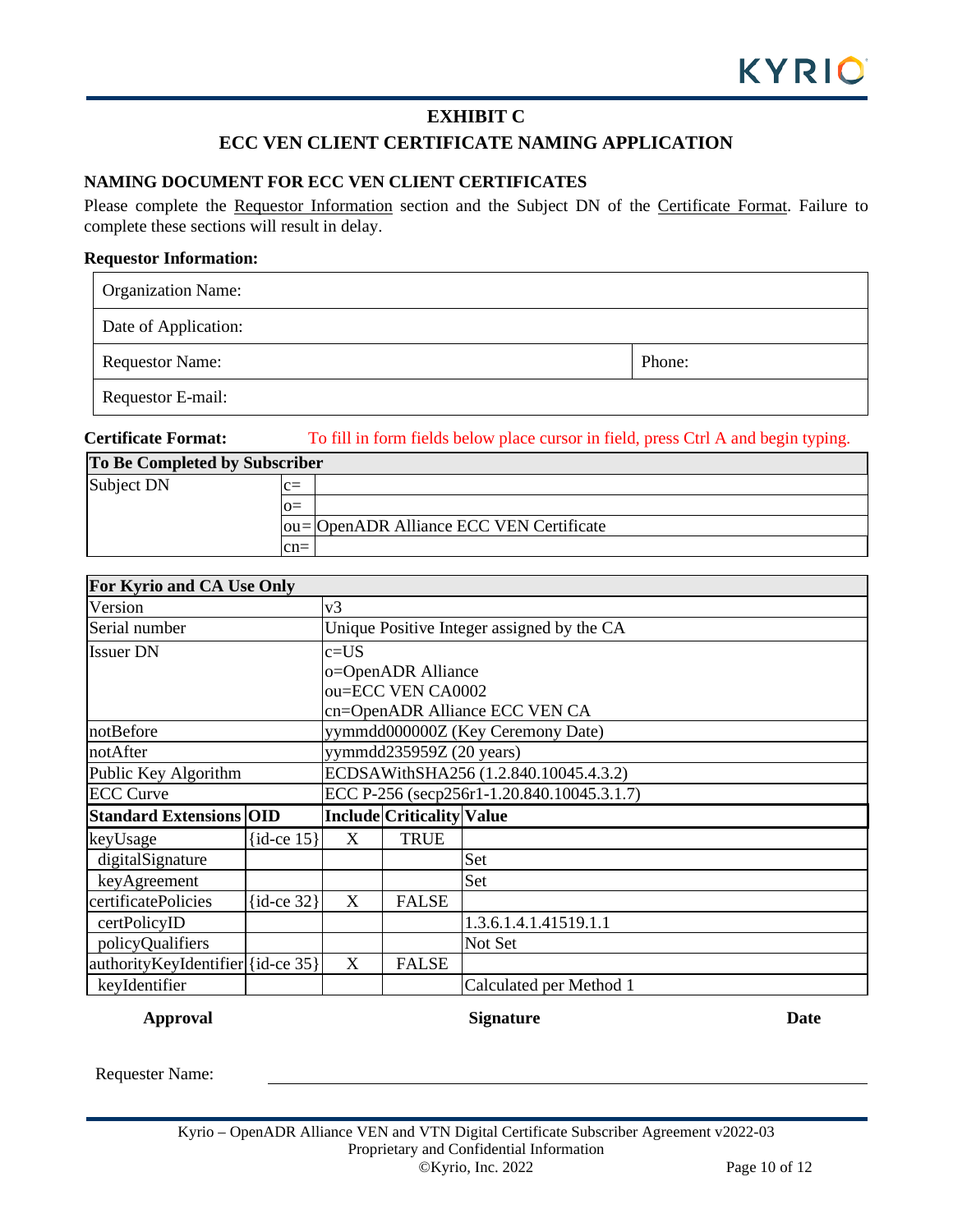# **EXHIBIT D RSA VTN CERTIFICATE NAMING APPLICATION**

# **NAMING DOCUMENT FOR RSA VTN CERTIFICATES**

Please complete the Requestor Information section and the Subject DN of the Certificate Format. Failure to complete these sections will result in delay.

## **Requestor Information:**

| <b>Organization Name:</b> |         |
|---------------------------|---------|
| <b>Requestor Name:</b>    | E-mail: |
| Date of Application:      | Phone:  |

# **Certificate Format:** To fill in form fields below place cursor in field, press Ctrl A and begin typing.

| To Be Completed by Subscriber     |                |                                                 |                           |                                      |  |  |
|-----------------------------------|----------------|-------------------------------------------------|---------------------------|--------------------------------------|--|--|
| Subject DN<br>$c =$               |                |                                                 |                           |                                      |  |  |
|                                   | $O =$          |                                                 |                           |                                      |  |  |
|                                   | $ou =$         |                                                 |                           | OpenADR Alliance RSA VTN Certificate |  |  |
|                                   | $cn=$          |                                                 |                           |                                      |  |  |
| For Kyrio and CA Use Only         |                |                                                 |                           |                                      |  |  |
| Version                           |                | v <sub>3</sub>                                  |                           |                                      |  |  |
| Serial number                     |                | Unique Positive Integer assigned by the CA      |                           |                                      |  |  |
| <b>Issuer DN</b>                  |                | $c = US$                                        |                           |                                      |  |  |
|                                   |                | o=OpenADR Alliance                              |                           |                                      |  |  |
|                                   |                | ou=RSA VTN CA0002                               |                           |                                      |  |  |
|                                   |                | cn=OpenADR Alliance RSA VTN CA                  |                           |                                      |  |  |
| notBefore                         |                | yymmdd000000Z (Key Ceremony Date)               |                           |                                      |  |  |
| notAfter                          |                | yymmdd235959Z (up to 2 years)                   |                           |                                      |  |  |
| Public Key Algorithm              |                | Sha256WithRSAEncryption (1 2 840 113549 1 1 11) |                           |                                      |  |  |
| Keysize                           |                | 2048-bits                                       |                           |                                      |  |  |
| Parameters                        |                | <b>NULL</b>                                     |                           |                                      |  |  |
| <b>Standard Extensions OID</b>    |                |                                                 | Include Criticality Value |                                      |  |  |
| keyUsage                          | $\{id-ce 15\}$ | X                                               | <b>TRUE</b>               |                                      |  |  |
| digitalSignature                  |                |                                                 |                           | Set                                  |  |  |
| keyEncipherment                   |                |                                                 |                           | Set                                  |  |  |
| subjectAltName                    | $\{id-ce 17\}$ | X                                               | <b>FALSE</b>              |                                      |  |  |
| dNSName                           |                |                                                 |                           | <dns name=""></dns>                  |  |  |
| certificatePolicies               | $\{id-ce 32\}$ | X                                               | <b>FALSE</b>              |                                      |  |  |
| certPolicyID                      |                |                                                 |                           | 1.3.6.1.4.1.41519.1.1                |  |  |
| policyQualifiers                  |                | Not Set                                         |                           |                                      |  |  |
| authorityKeyIdentifier {id-ce 35} |                | $\boldsymbol{\mathrm{X}}$                       | <b>FALSE</b>              |                                      |  |  |
| keyIdentifier                     |                |                                                 |                           | Calculated per Method 1              |  |  |

# **Approval Signature Date**